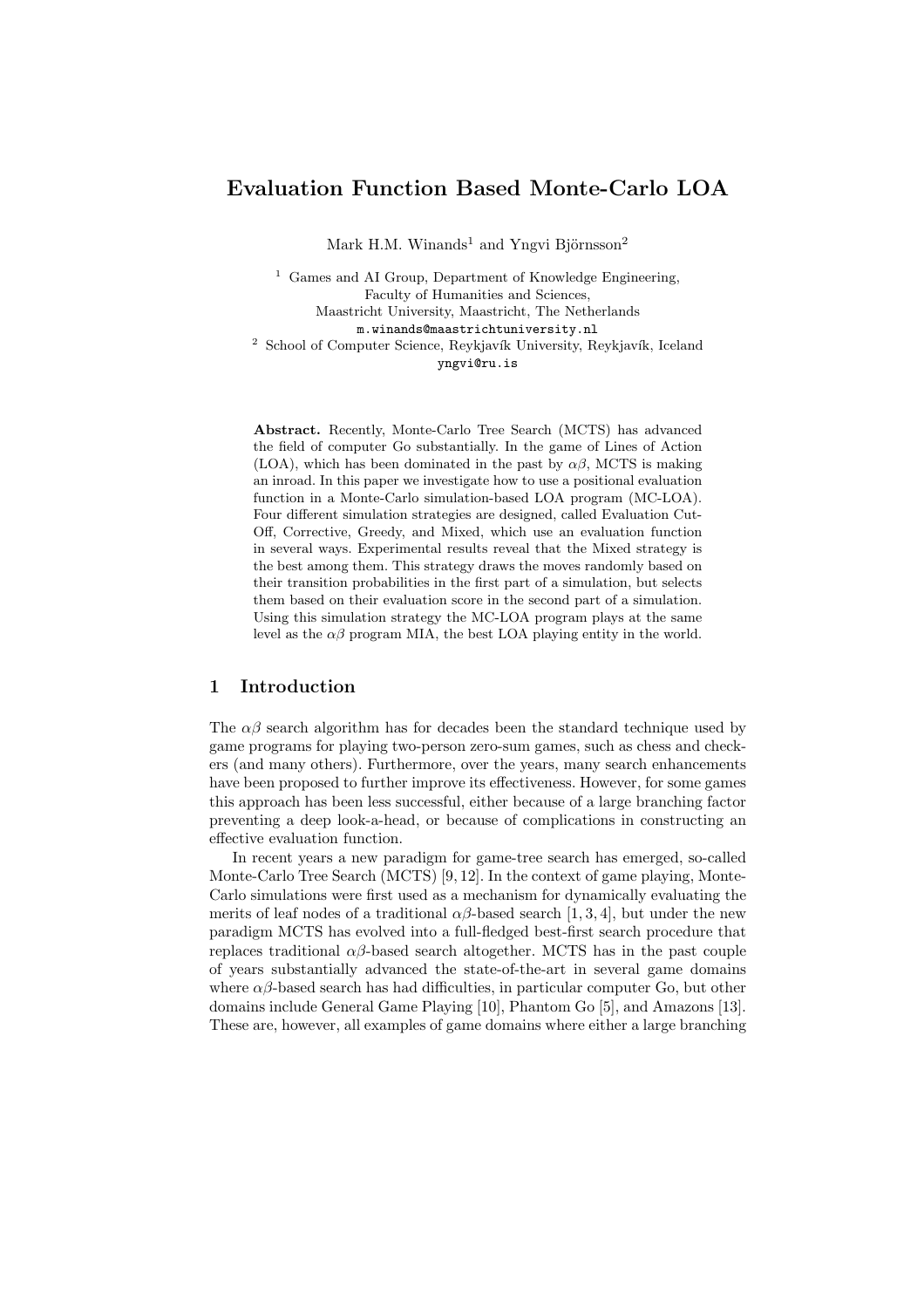factor or a complex static state evaluation do restrain  $\alpha\beta$  search in one way or another.

In this paper we introduce an improved MCTS variant that performs at the same level as a world-class  $\alpha\beta$ -based player in the game Lines of Action (LOA) [14]. This is an important milestone for MCTS, because up until now the traditional game-tree search approach has generally been considered to be better suited for LOA, which features both a moderate branching factor and good state evaluators (the best LOA programs use highly sophisticated evaluation functions). The previously best game-playing programs for this game, MIA [16], BING, YL [2], and MONA [2], are all  $\alpha\beta$  based. Recent work on using a special MCTS-solver variant in the world-class LOA program MIA did improve the program's tactical ability, although it still lacked the overall robustness to play against its  $\alpha\beta$ -based counterpart on close to an equal footing [18]. In this work our MCTS-solver variant enriched with a positional evaluation function, is able to hold its own. Moreover, it is easily parallelizable and when allowed to use more than one processor it does handily outperform the best  $\alpha\beta$ -based LOA programs.

The article is organized as follows. Section 2 explains briefly the rules of LOA. In Sect. 3 we discuss the application of MCTS in the game of LOA. In Sect. 4 we present several play-out strategies for MC-LOA. We test them in Sect. 5. Finally, Sect. 6 gives conclusions and an outlook on future research.

# 2 Lines of Action

Lines of Action (LOA) is a two-person zero-sum connection game with perfect information. It is played on an  $8 \times 8$  board by two sides, Black and White. Each side has twelve pieces at its disposal. The black pieces are placed along the top and bottom rows of the board, while the white pieces are placed in the left- and right-most files of the board (see Fig. 2a). The players alternately move a piece, starting with Black. A piece moves in a straight line, exactly as many squares as there are pieces of either color anywhere along the line of movement (see Fig. 2b). A player may jump over its own pieces, but not the opponent's, although opponent's pieces are captured (and removed from the board) by landing on them. The goal of the players is to be the first to create a configuration on the board in which all own pieces are connected in one unit (e.g., see Fig. 2c). The connections within the unit may be either orthogonal or diagonal. In the case of simultaneous connection, the game is drawn.

# 3 Monte-Carlo LOA

In this section we discuss how we applied MCTS in LOA. First, we briefly sketch MCTS and its variant MCTS-Solver in Subsect. 3.1. Next, we explain MCTS(- Solver) in detail in Subsect. 3.2. Finally, we explain how we parallelized the search in Subsect. 3.3.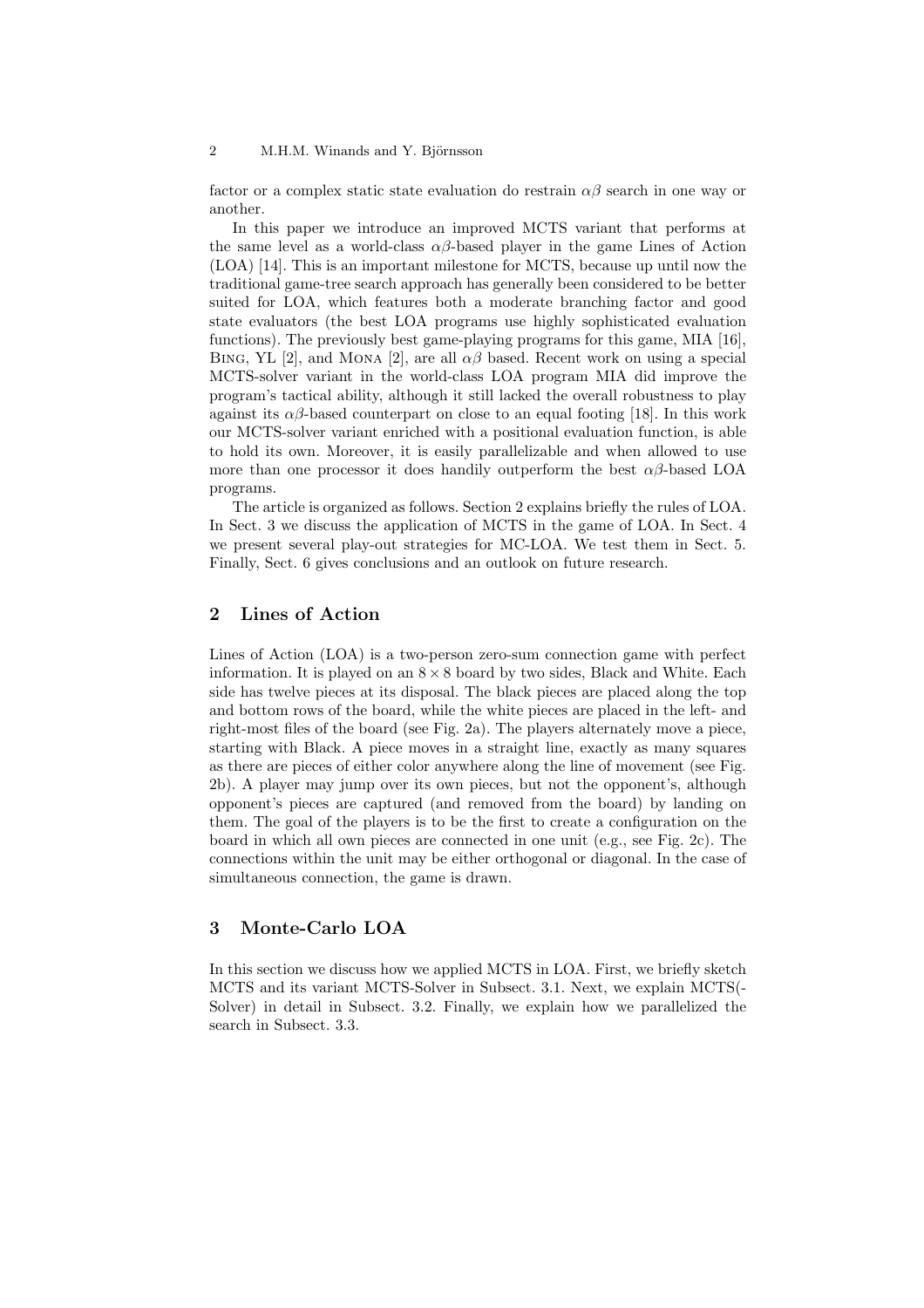

Fig. 1. (a) The initial position. (b) Example of possible moves. (c) A terminal position.

#### 3.1 Overview

Monte-Carlo Tree Search (MCTS) [9, 12] is a best-first search method that does not require a positional evaluation function. It is based on a randomized exploration of the search space. Using the results of previous explorations, the algorithm gradually builds up a game tree in memory, and successively becomes better at accurately estimating the values of the most promising moves.

MCTS consists of four strategic steps, repeated as long as there is deliberation time left. The steps are as follows. (1) In the selection step the tree is traversed from the root node until we reach a node  $E$ , where we select a position that is not added to the tree yet. (2) Next, during the *play-out step* moves are played in self-play until the end of the game is reached. The result  $R$  of this "simulated" game is +1 in case of a win for Black (the first player in LOA), 0 in case of a draw, and −1 in case of a win for White. (3) Subsequently, in the expansion step children of E are added to the tree. (4) Finally, R is propagated back along the path from  $E$  to the root node in the *backpropagation step*. When time is up, the move played by the program is the child of the root with the highest value.

MCTS is unable to prove the game-theoretic value. However, in the long run MCTS equipped with the UCT formula [12] converges to the game-theoretic value. For a fixed termination game such as Go, MCTS is able to find the optimal move relatively fast in endgame positions [20]. But in a sudden-death game such as LOA, where the main line towards the winning position is narrow, MCTS may often lead to an erroneous outcome because the nodes' values in the tree do not converge fast enough to their game-theoretical value. We use therefore a newly proposed variant called Monte-Carlo Tree Search Solver (MCTS-Solver) [18] in our MC-LOA program, which is able to prove the game-theoretical value of a position. The backpropagation and selection mechanisms have been modified for this variant.

#### 3.2 The Four strategic Steps

The four strategic steps of MCTS-Solver are discussed in detail below. We will demonstrate how each of these steps is used in our MC-LOA program.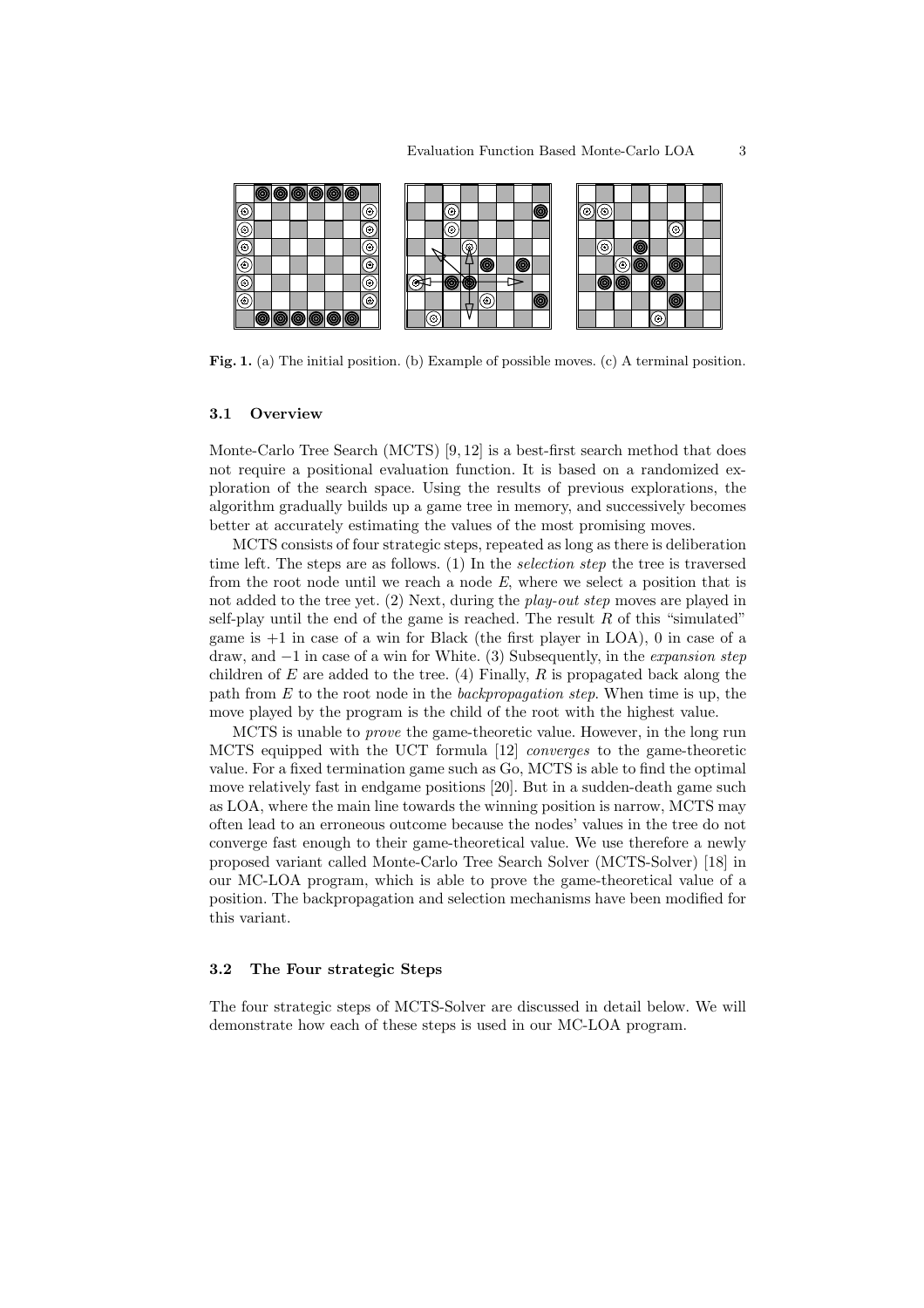Selection. Selection picks a child to be searched based on previously gained information. It controls the balance between exploitation and exploration. On the one hand, the task often consists of selecting the move that leads to the best results so far (exploitation). On the other hand, the less promising moves still must be tried, due to the uncertainty of the evaluation (exploration).

We use the UCT (Upper Confidence Bounds applied to Trees) strategy [12], enhanced with Progressive Bias (PB [7]). UCT is easy to implement and used in many Monte-Carlo Go programs. PB is a technique to embed domain-knowledge bias into the UCT formula. UCT with PB works as follows. Let I be the set of nodes immediately reachable from the current node  $p$ . The selection strategy selects the child  $k$  of the node  $p$  that satisfies Formula 1:

$$
k \in argmax_{i \in I} \left( v_i + \sqrt{\frac{C \times \ln n_p}{n_i}} + \frac{W \times P_{mc}}{n_i + 1} \right) , \qquad (1)
$$

where  $v_i$  is the value of the node i,  $n_i$  is the visit count of i, and  $n_p$  is the visit count of p. C is a coefficient, which must be tuned experimentally.  $\frac{W \times P_{mc}}{n_i+1}$  is the PB part of the formula. W is a constant, which must be set manually (here  $W = 10$ ).  $P_{mc}$  is the transition probability of a move category mc [15].

For each move category (e.g., capture, blocking) the probability that a move belonging to that category will be played is determined. The probability is called the transition probability. This statistic is obtained off-line from game records of matches played by expert players. The transition probability for a move category c is calculated as follows:

$$
P_{mc} = \frac{n_{played(mc)}}{n_{available(mc)}}
$$
, (2)

where  $n_{played(mc)}$  is the number of game positions in which a move belonging to category mc was played, and  $n_{available(mc)}$  is the number of positions in which moves belonging to category mc were available.

The move categories of our MC-LOA program are similar to the ones used in the Realization-Probability Search of the program MIA [17]. They are applied in the following way. First, we classify moves as captures or non-captures. Next, moves are further sub-classified based on the origin and destination squares. The board is divided into five different regions: the corners, the  $8\times 8$  outer rim (except corners), the  $6 \times 6$  inner rim, the  $4 \times 4$  inner rim, and the central  $2 \times 2$  board. Finally, moves are further classified based on the number of squares traveled away from or towards the center-of-mass.

This selection strategy is applied only at nodes with a visit count higher than a certain threshold  $T$  (here 5) [9]. If the node has been visited fewer times than this threshold, the next move is selected according to the simulation strategy discussed in the next strategic step.

For all the children of a current leaf node we check whether they lead to a direct win for the player to move. If there is such a move, we stop searching at this node and set the node's value. This check at the leaf node must be performed because otherwise it could take many simulations before the child leading to a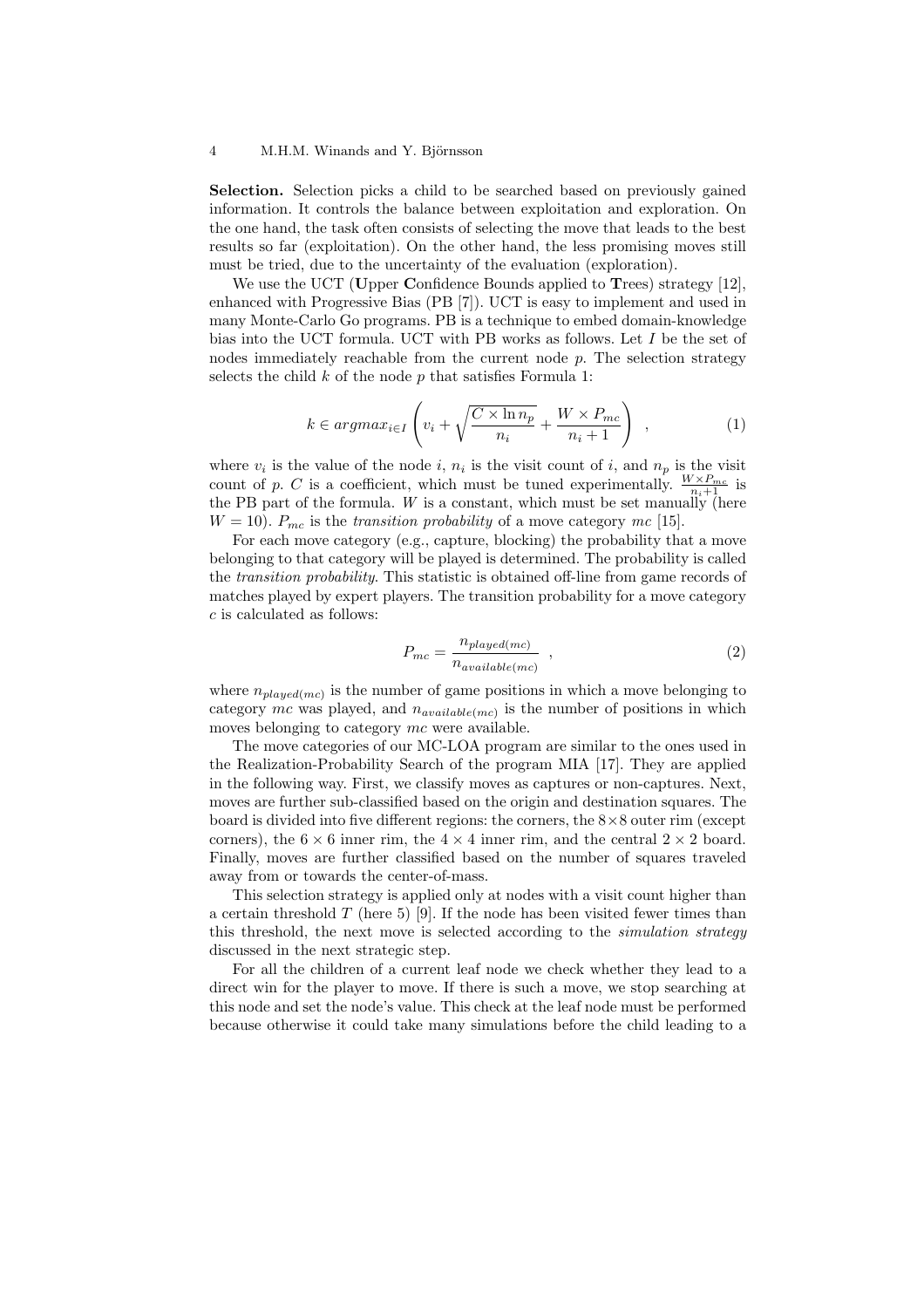mate-in-one is selected and the node is proven. Experiments conducted in the past revealed that this check improved both the playing and solving strength of the engine.

Play-out. The play-out step begins when we enter a position that is not yet a part of the tree. Moves are selected in self-play until the end of the game. This task might consist of playing plain random moves or – better – pseudo-random moves chosen according to a *simulation strategy*. It is well-known that the use of an adequate simulation strategy improves the level of play significantly [10, 11]. The main idea is to play interesting moves according to heuristic knowledge. We describe the simulation strategies in detail in the next section.

Expansion. Expansion is the strategic task that decides whether nodes will be added to the tree. Here, we apply a simple rule: one node is added per simulated game [9]. The added leaf node L corresponds to the first position encountered during the traversal that was not already stored.

Backpropagation. Backpropagation is the procedure that propagates the result of a simulated game  $k$  back from the leaf node  $L$ , through the previously traversed node, all the way up to the root. The result is scored positively  $(R_k = +1)$ if the game is won, and negatively  $(R_k = -1)$  if the game is lost. Draws lead to a result  $R_k = 0$ . A backpropagation strategy is applied to the value  $v_L$  of a node. Here, it is computed by taking the average of the results of all simulated games mere, it is computed by taking the average of the remade through this node [9], i.e.,  $v_L = (\sum_k R_k)/n_L$ .

In addition to backpropagating the values {1,0,−1}, MCTS-Solver also propagates the game-theoretical values  $\infty$  or  $-\infty$ . The search assigns  $\infty$  or  $-\infty$  to a won or lost terminal position for the player to move in the tree, respectively. Propagating the values back in the tree is performed similar to negamax. If the selected move (child) of a node returns  $\infty$ , the node is a win. To prove that a node is a win, it suffices to prove that one child of that node is a win. Because of negamax, the value of the node will be set to  $-\infty$ . In the case that the selected child of a node returns  $-\infty$ , all its siblings have to be checked. If their values are also  $-\infty$ , the node is a loss. To prove that a node is a loss, we must prove that all its children lead to a loss. Because of negamax, the node's value will be set to ∞. In the case that one or more siblings of the node have a different value, we cannot prove the loss. Therefore, we will propagate  $-1$ , the result for a lost game, instead of  $-\infty$ , the game-theoretical value of a position. The node will be updated according to the backpropagation strategy as described previously.

### 3.3 Parallelization

The parallel version of our MC-LOA program uses the so-called "single-run" parallelization [6], also called root parallelization [8]. It consists of building multiple MCTS trees in parallel, with one thread per tree. These threads do not share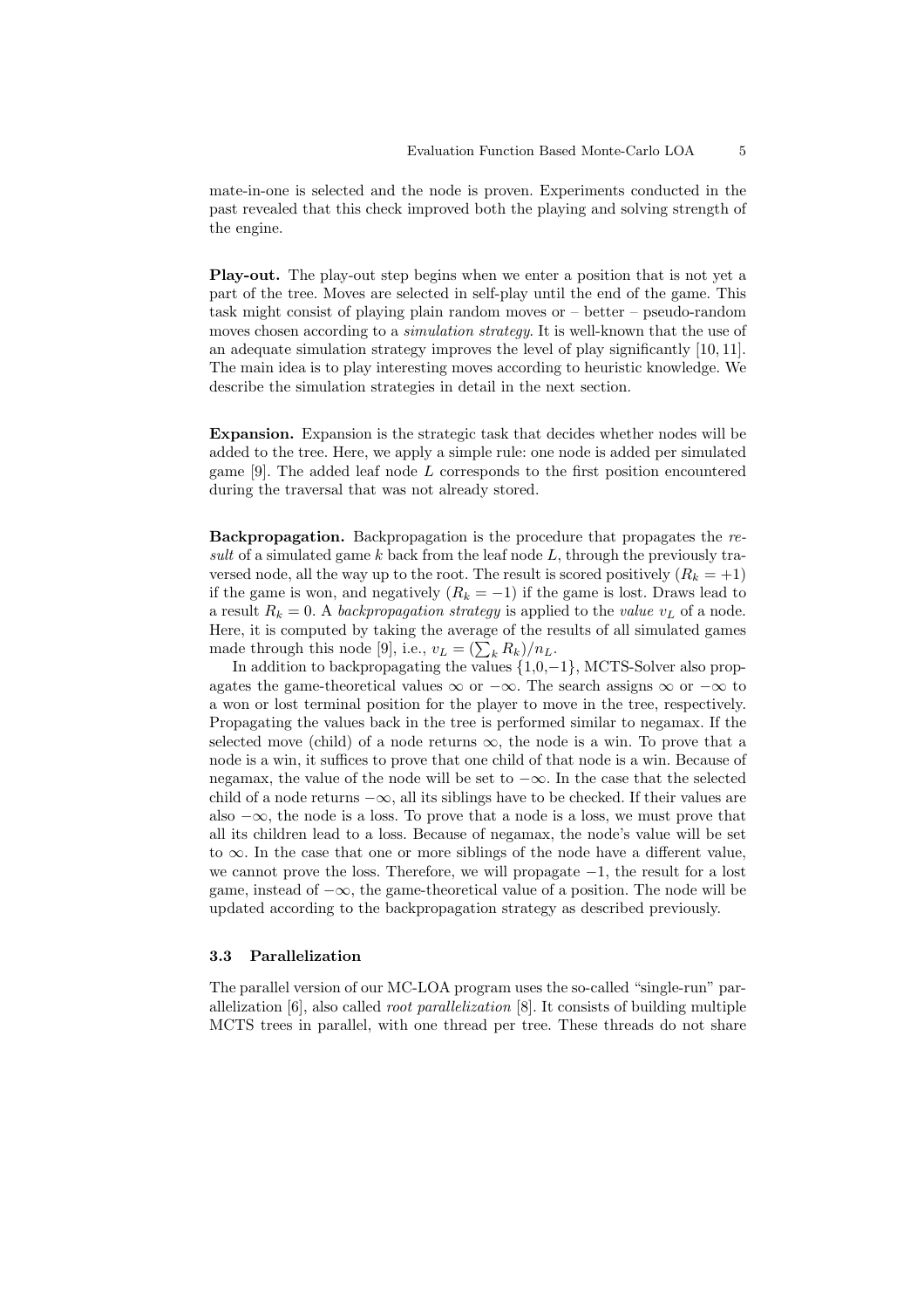information with each other. When the available time is up, all the root children of the separate MCTS trees are merged with their corresponding clones. For each group of clones, the scores of all games played are added. Based on this grand total, the best move is selected. This parallelization method only requires a minimal amount of communication between threads, so the parallelization is easy, even on a cluster. For a small number of threads, root parallelization performs remarkably well in comparison to other parallelization methods [6, 8].

# 4 Simulation Strategies

In both the selection and the play-out steps move categories together with their associated transition probabilities are used to bias the move selection. In this section we introduce four simulation strategies for further biasing and enhancing the simulation roll-outs. They are Evaluation Cut-Off, Corrective, Greedy, and Mixed, and are discussed in detail in Subsect. 4.1 to 4.4, respectively.

### 4.1 Evaluation Cut-Off

The Evaluation Cut-Off strategy stops a simulated game before a terminal state is reached if, according to a heuristic knowledge, the game is judged to be effectively over. In general, once a LOA position gets very lopsided, an evaluation function can return a quite trustworthy score, more so than even elaborate simulation strategies. The game can thus be safely terminated both earlier and with a more accurate score than if continuing the simulation (which might e.g. fail to deliver the win).

We use the MIA 4.5 evaluation function [19] for this purpose. When the evaluation function gives a value that exceeds a certain threshold (e.g., 700 points), the game is scored as a win. Conversely, if the evaluation function gives a value that is below a certain threshold (e.g.,  $-700$  points), the game is scored as a loss. For efficiency reasons the evaluation function is called only every 3 plies, starting at the second ply (thus at 2, 5, 8, 11 etc.). This strategy is applied only in the play-out phase. We remark that a similar strategy was already described by Winands et al. in [18]. The Amazons program INVADERMC [13] also terminates simulations early based on an evaluation score. The difference is that in InvaderMC the simulation stops after a fixed length (and subsequently is scored based on the value of the evaluation function), whereas in our approach the simulation may terminate at any time.

#### 4.2 Corrective

One known disadvantage of simulation strategies is that they may draw and play a move which immediately ruins a perfectly healthy position. Embedding domain knowledge, e.g. by the use of Progressive Bias, somewhat alleviates the problem.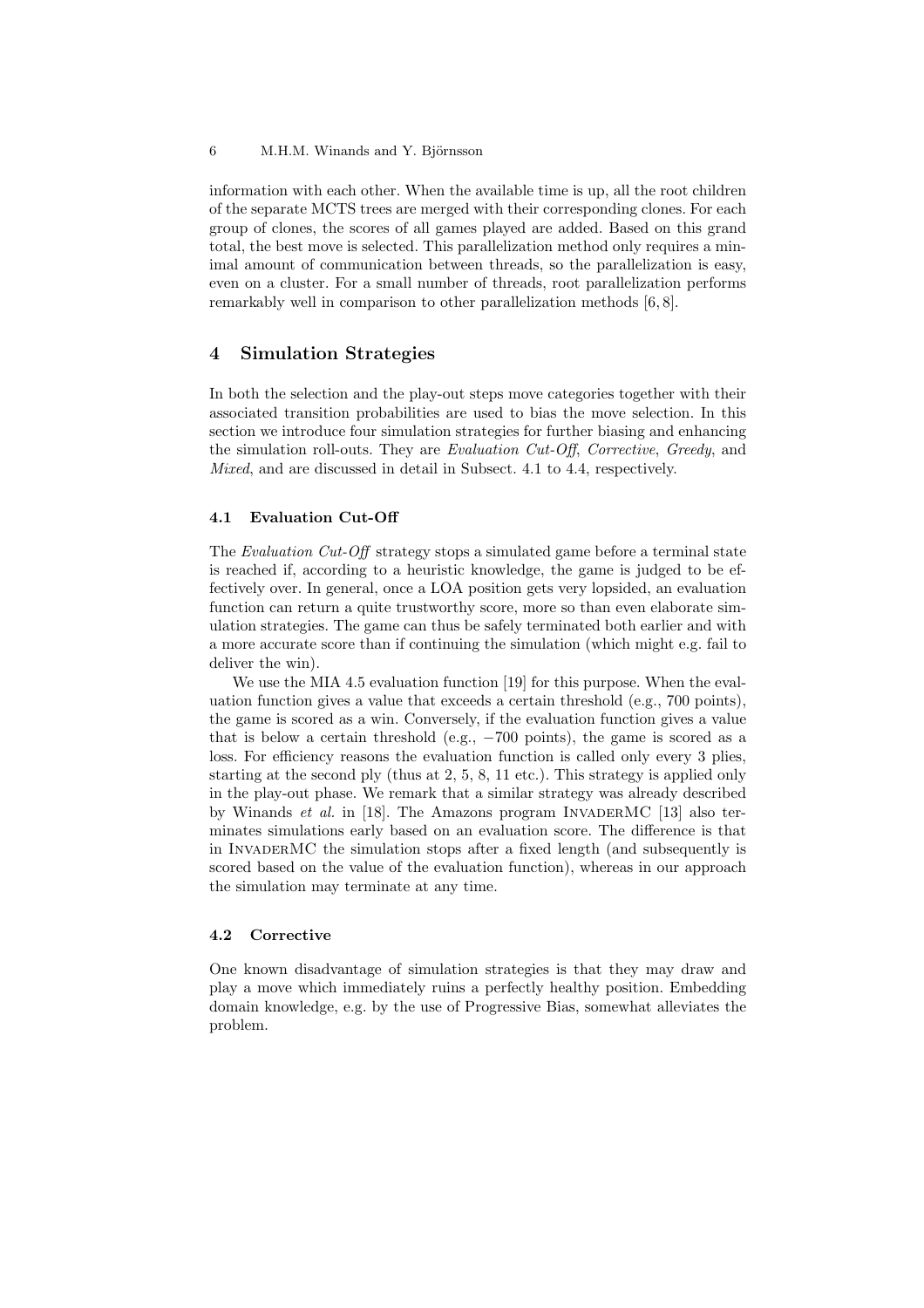```
correctiveStrategy(board){
    defaultValue = evaluate(board);
    moveList = generateMoves();
    scoreSum = 0;
    foreach(Move m in moveList){
        value = evaluate(board, m);
        if (value > bound)
            return m;
        else if (value <= defaultValue)
            m.score = Epsilon;
        else
            m.score = m.getMoveCategoryWeight(board);
        scoreSum += m.score;
    }
    scoreSum = scoreSum*random();
    foreach(Move m in moveList){
        scoreSum -= m.score;
        if(scoreSum <= 0)
            return m;
    }
}
```
Fig. 2. Pseudo code for the Corrective strategy

In the Corrective strategy we use the evaluation function to further bias the move selection towards minimizing the risk of choosing an obviously bad move. This is done in the following way. First, we evaluate the position for which we are choosing a move. Next, we generate the moves and scan them to get their weights. If the move leads to a successor which has a lower evaluation score than its parent, we set the weight of a move to a preset minimum value (close to zero). If a move leads to a win, it will be immediately played. The pseudo code for this strategy is given in Fig. 2.

### 4.3 Greedy

In the Greedy strategy the evaluation function is more directly applied for selecting moves: the move leading to the position with the highest evaluation score is selected. However, because evaluating every move is time consuming, we evaluate only moves that have a good potential for being the best. For this strategy it means that only the k-best moves according to their transition probabilities are fully evaluated. As in the Evaluation Cut-Off strategy, when a move leads to a position with an evaluation over a preset threshold, the play-out is stopped and scored as a win. Finally, the remaining moves — which are not heuristically evaluated — are checked for a mate. The pseudo code for the Greedy strategy is given in Fig. 3.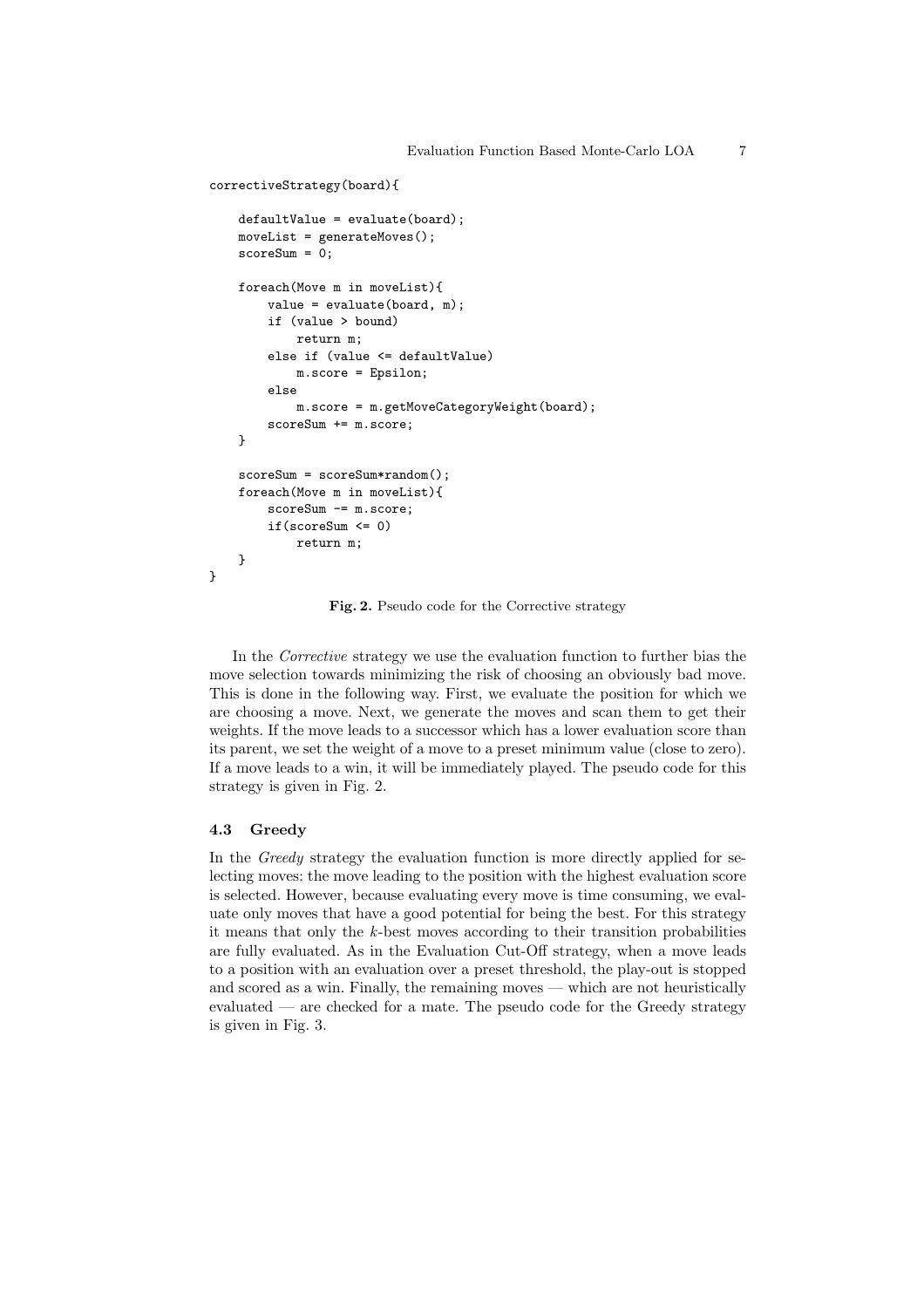```
Greedy(Board b){
    moveList = generateMoves();
    assignAndSort(moveList);
    counter = 0;foreach(Move m in moveList){
        if(counter \langle k \rangle{
             value = evaluate(board, m);
             if(value > bound){
                 return m;
             ๋ ጌ
             if(value > max)best = m;
                 max = value;}
        }
        else {
             if(evaluateWin(board, m)) {
                 return m;
             }
        }
        counter++;
   }
   return best;
}
                   Fig. 3. Pseudo code for the Greedy strategy
```
### 4.4 Mixed

A potential weakness of the Greedy strategy is that despite a small random factor in the evaluation function, it is too deterministic. The Mixed strategy combines the Corrective strategy and the Greedy strategy. The Corrective strategy is used in the selection step, i.e., at tree nodes where a simulation strategy is needed (i.e.,  $n < T$ ), as well as in the first position entered in the play-out step. For the remainder of the play-out the Greedy strategy is applied.

# 5 Experiments

In this section we evaluate the performance of the four aforementioned simulation strategies by letting them play against themselves and the LOA program MIA. First, we briefly explain MIA in Subsect. 5.1. Next, several settings of the Evaluation Cut-Off strategy are tested in Subsect. 5.2. Subsequently, in order to test the quality of the four simulation strategies, we match them in a roundrobin tournament in Subsect. 5.3. Finally, in Subsect. 5.4 we evaluate the playing strength of a MC-based LOA program, using the best settings found in previous subsections, against the  $\alpha\beta$ -based program MIA.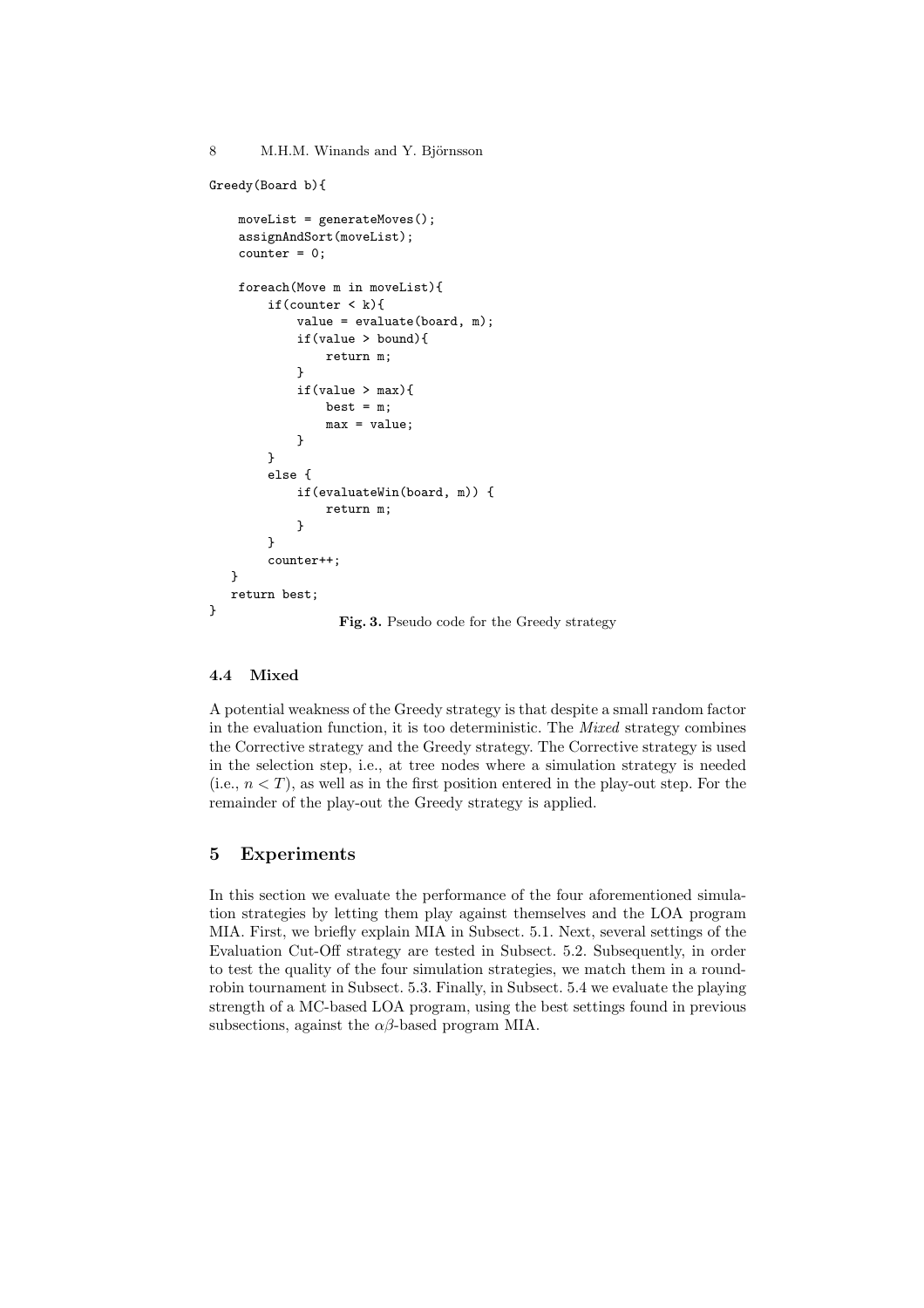### Evaluation Function Based Monte-Carlo LOA 9

| Bound                                                             | 100 | 200 | 400 |  |  |                                                                     | 600 700 800 1000 1200 1400 No-Bound |
|-------------------------------------------------------------------|-----|-----|-----|--|--|---------------------------------------------------------------------|-------------------------------------|
| No-Bound                                                          |     |     |     |  |  | $\overline{150.5}$ 149.0 155.5 118.0 112.0 99.0 86.5 57.0 47.0 22.0 | Х                                   |
| MIA III                                                           |     |     |     |  |  | 246.0 246.0 227.5 231.5 218.0 253.5 247.5 335.0 398.0 510.5         | 998                                 |
| MIA 4.5                                                           |     |     |     |  |  | 794.0 795.0 776.0 768.5 720.0 717.0 754.0 781.0 834.5 868.0         | 999                                 |
| Avg. Game Len. 2 2.67 3.56 5.85 8.45 9.83 11.17 13.94 16.65 19.18 |     |     |     |  |  |                                                                     | 53.7                                |
| Games per Sec. 10074 9242 8422 6618 5260 4659 4211 3507 2995 2611 |     |     |     |  |  |                                                                     | 2060                                |

Table 1. 1000-game match results

In the following experiments each match data point represents the result of 1,000 games, with both colors played equally. A standardized set of 100 threeply starting positions [2] was used, with a small random factor in the evaluation function preventing games from being repeated. The thinking time was set to 1 second per move. All experiments were performed on an AMD Opteron 2.2 GHz computer.

### 5.1 MIA

MIA is a world-class LOA program, which won the LOA tournament at the eighth (2003), ninth (2004), and eleventh (2006) Computer Olympiad. It is considered the best LOA-playing entity in the world. All our experiments were performed using the latest and strongest version of the program, MIA 4.5.<sup>3</sup> MIA performs an  $\alpha\beta$  depth-first iterative-deepening search in the Enhanced-Realization-Probability-Search framework [17]. The program uses state-of-theart  $\alpha\beta$  enhancements [16].

### 5.2 Parameter Tuning

In the first series of experiments we tested different cut-off bounds for the Evaluation Cut-Off strategy. For each setting a program using the strategy played a match against three other programs. The results are given in Table 1. The No-Bound strategy draws the moves as the Evaluation Cut-Off strategy, but always plays simulations out to the end. As we see, such a strategy loses the majority of its games against every setting of the Evaluation Cut-Off strategy: the higher the bound the more the No-Bound strategy loses. Of interest is the relatively good performance of even a bound value of 0, meaning practically that every simulation is cut-off and scored after 2-ply. Nonetheless, under this setting Evaluation Cut-Off still wins most of its games against the No-Bound strategy. The early termination allows more simulations to be performed in the same amount of time, e.g., using a cut-off value of 700 results in over twice as many simulations.

Tuning the bound parameter against a similar (weaker) MC-LOA program may lead to a suboptimal value. Therefore we also played the program against two MIA versions. The first used the MIA III evaluator and the second the MIA 4.5 evaluator. Both versions used the latest search engine. We see in Table 1

 $3$  The program can be found at: http://www.personeel.unimaas.nl/m-winands/loa/.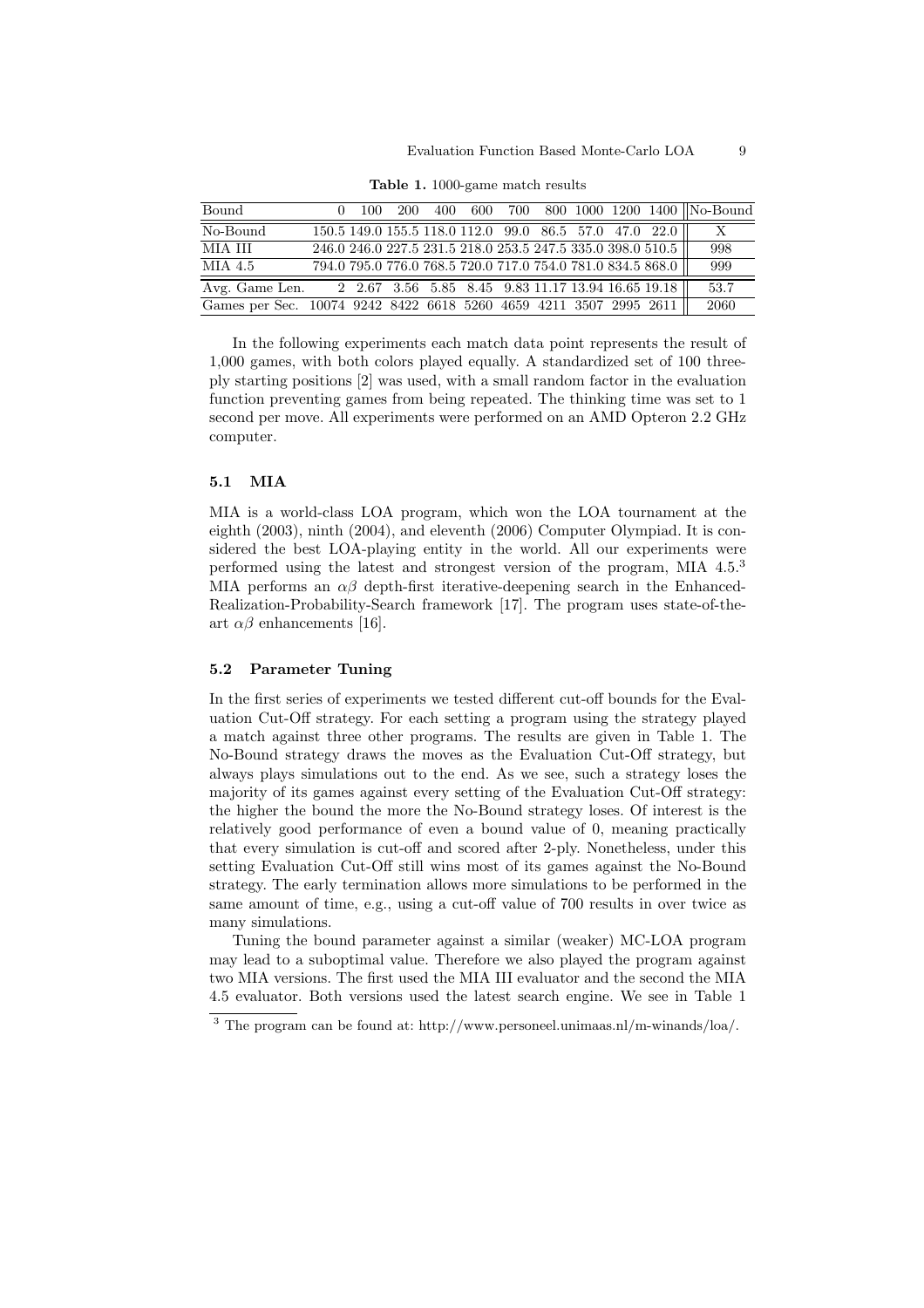that the best bound parameter is somewhere around 600–700. The value of 700 for the bound parameter will be used for the remaining experiments. Moreover, the relative good performance of the 0 setting is again remarkable. What is different from the runs against the No-Bound strategy is that the performance starts to deteriorate when the bound exceeds 1000. Next, the Evaluation Cut-Off strategy significantly improves how well simulations do against an  $\alpha\beta$  program. For example, whereas the two versions of MIA win 99% of their games against the No-Bound strategy, MIA III and MIA 4.5 only win 22% and 72% of the games against the best settings of the Evaluation Cut-Off strategy. Finally, the average length and the speed of the play-outs are given in the last two rows of Table 1, respectively.

#### 5.3 Round-Robin Experiments

In the second series of experiments we quantify the performance of the four simulation strategies in a round-robin tournament. The results are given in Table 2. Surprisingly, the heavily evaluation-function based Greedy strategy was the weakest of the four. The Corrective strategy was better than the Evaluation Cut-Off and Greedy strategy. But, the Mixed strategy, a combination of Corrective and Greedy, outperformed the other ones. The latter result shows that the evaluation function can be directly used for selecting moves as done by Greedy, but not at the start of a simulation. The first moves should be highly randomized.

### 5.4 MC-LOA vs. MIA

Finally, in the third series of experiments we matched the MC-LOA program using the Mixed strategy against the  $\alpha\beta$ -based program MIA. The thinking time was set to 5 seconds per move.

The results are given in Table 3. We see from row two that the regular MC-LOA program played almost as well as MIA, receiving a  $46\%$  winning score. One nice benefit of MCTS is that it can be parallelized quite easily compared to  $\alpha\beta$  search. We tested a two- and four-threaded MC-LOA program against (a single-threaded) MIA and they won 56% and 60%, respectively. We do not have a parallel version of MIA, however, we ran an experiment where the twothreaded MC-LOA program competed against MIA, where MIA was given 50% more time (simulating a search efficiency increase of 50% if MIA were to be given two processors). A 1,000 game match resulted in a 52% winning percentage for MC-LOA.

| Strategy           | Evaluation Cut-Off | Corrective | Greedy                   | Mixed                    |
|--------------------|--------------------|------------|--------------------------|--------------------------|
| Evaluation Cut-Off | -                  | 442.5      | 598.0                    | 325.5                    |
| Corrective         | 557.5              |            | 674.0                    | 362.0                    |
| Greedy             | 402.9              | 326.0      | $\overline{\phantom{0}}$ | 167.0                    |
| Mixed              | 674.5              | 638.0      | 833.0                    | $\overline{\phantom{0}}$ |

Table 2. Tournament results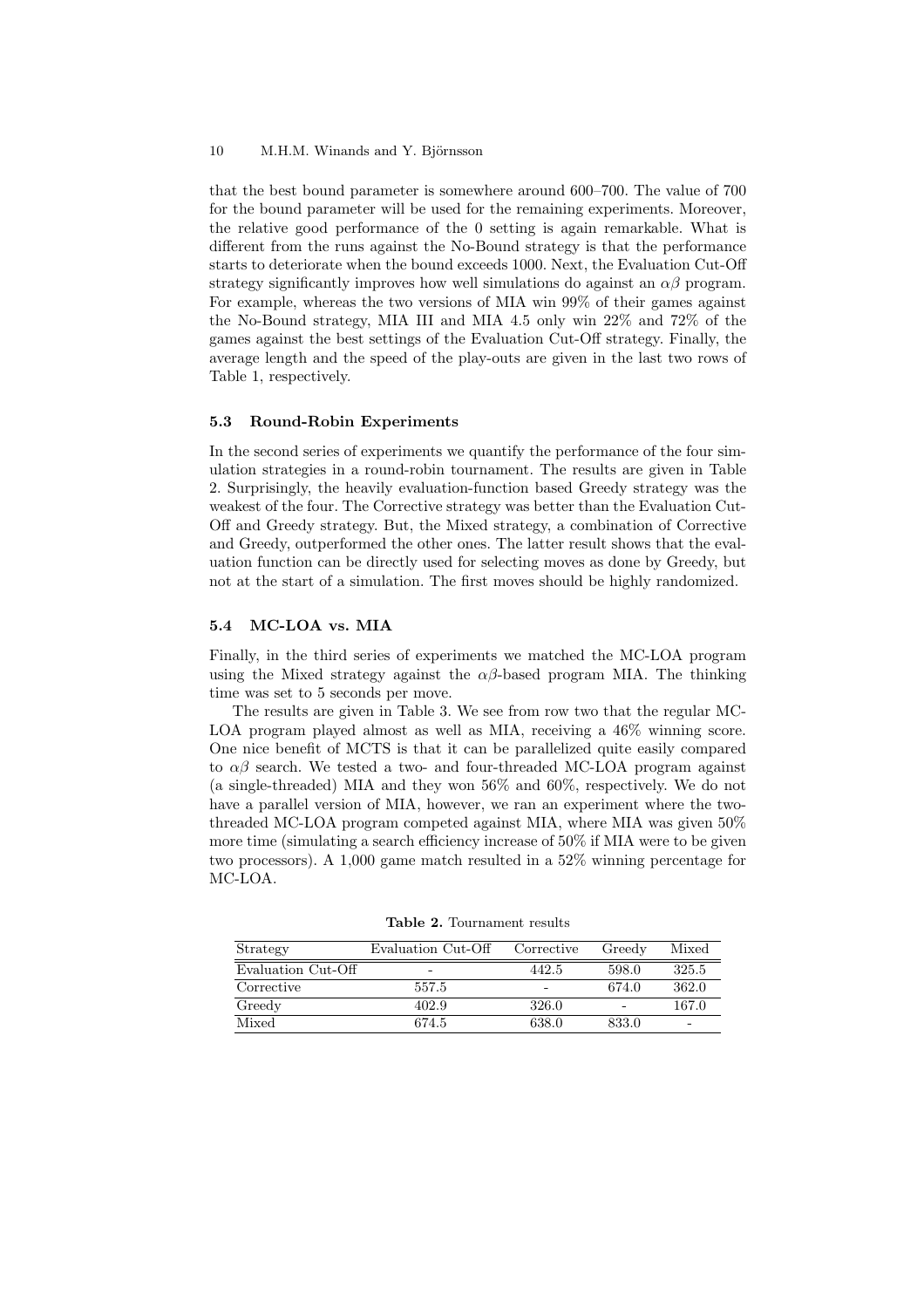Table 3. 1,000-game match results

|                                                  | Score | Win $\%$ Winning ratio |
|--------------------------------------------------|-------|------------------------|
| $1 \times$ MC-LOA vs. MIA 4.5 458.0 - 542.0 46\% |       | 0.85                   |
| $2 \times$ MC-LOA vs. MIA 4.5 563.5 - 436.5 56%  |       | 1.29                   |
| $4 \times$ MC-LOA vs. MIA 4.5 602.5 - 397.5 60%  |       | 1.52                   |

It is beyond the scope of paper to investigate in how far MCTS scales better than  $\alpha\beta$ . To give an indication, experiments revealed that for 1 second per move MC-LOA won 42% of the games, whereas for 5 seconds per move MC-LOA already won 46% of the games.

### 6 Conclusion and Future Research

In this paper we investigated how to use a positional evaluation function to enhance a simulation based LOA program. Four different simulation strategies were designed, called Evaluation-Cut Off, Corrective, Greedy, and Mixed.

Our experimental results showed that the Mixed strategy of playing greedily in the play-out phase, but exploring more in the earlier selection phase, although in a way such that it avoids moves that immediately deteriorate the position, works the best. Experiments also showed that applying an evaluation function to stop simulations when a game is judged to be effectively over, resulted in a significant increase in both the number of simulations and playing strength.

Collectively, these enhancements resulted in our simulation based MC-LOA program to play at a comparable level as the world-class  $\alpha\beta$ -based program MIA. Moreover, equipped with a simple root parallelization the MC-LOA program outperformed MIA both when using two and four threads. Based on the greatly improved playing strength we witnessed in the MC-LOA program when adding the enhancements proposed here, we believe that it is only a matter of time until simulation-based programs will significantly outperform  $\alpha\beta$ -based programs in the game LOA. This is an important milestone for MCTS, because up until now the traditional game-tree search approach has generally been considered to be better suited for the game LOA.

As a future research we plan to further work on enhancing the simulation strategies both by tuning the various parameters involved and by combining the strategies in more elaborate ways.

# References

- 1. B. Abramson. Expected-outcome: A general model of static evaluation. IEEE Transactions on Pattern Analysis and Machine Intelligence, 12(2):182–193, 1990.
- 2. D. Billings and Y. Björnsson. Search and knowledge in Lines of Action. In H.J. van den Herik, H. Iida, and E.A. Heinz, editors, Advances in Computer Games 10: Many Games, Many Challenges, pages 231–248. Kluwer Academic Publishers, Boston, MA, USA, 2003.